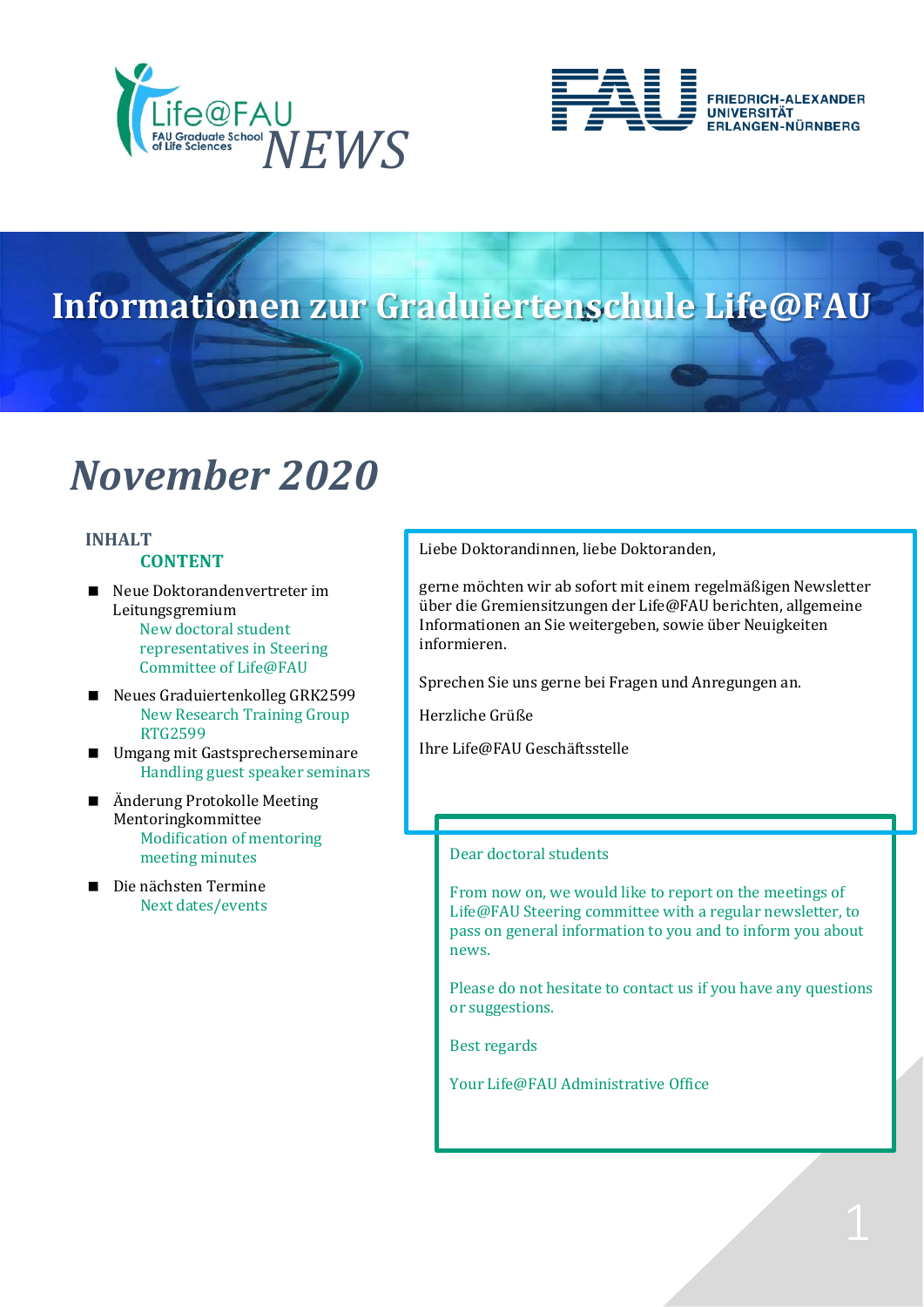# **Neue Doktorandenvertreterinnen im Life@FAU Leitungsgremium New representatives for doctoral students**

Seit Anfang Juni 2020 dürfen wir zwei neue Doktorandenvertreterinnen im Life@FAU Leitungsgremium begrüßen - Johanna Eiblwieser (Kinderklinik, AG Metzler) und Vivien Strauch (Medizinische Klinik 5, AG Mougiakakos).

Doktorandinnen und Doktoranden der Life@FAU dürfen sich gerne mit Anregungen, Fragen etc. an die beiden wenden. [Johanna.Eiblwieser@uk-erlangen.de](mailto:Johanna.Eiblwieser@uk-erlangen.de) und [Vivien.Strauch@uk-erlangen.de](mailto:Vivien.Strauch@uk-erlangen.de)

Since the beginning of June 2020, we are pleased to welcome two new doctoral student representatives to the Life@FAU Steering Committee - Johanna Eiblwieser (Department of Paediatrics and Adolescent Medicine, AG Metzler) and Vivien Strauch (Department of Medicine 5*,* AG Mougiakakos).

Doctoral students at Life@FAU are welcome to contact them with suggestions, questions, etc. [Johanna.Eiblwieser@uk-erlangen.de](mailto:Johanna.Eiblwieser@uk-erlangen.de) and [Vivien.Strauch@uk-erlangen.de](mailto:Vivien.Strauch@uk-erlangen.de)



# **Aufnahme des GRK2599 in die Life@FAU Admission to Life@FAU: RTG2599**

In der Sitzung des Leitungsgremiums am 21.10.2020 wurde das GRK2599 "Fine-Tuners of the Adaptive Immune Response" unter der Leitung von Herrn Prof. Dr. Jäck offiziell als neue Säule in die Life@FAU aufgenommen.

At the meeting of the steering committee on 21.10.2020 the GRK 2599 "Fine-Tuners of the Adaptive Immune Response" was officially integrated as a new programme in Life@FAU.

Welcome to Life@FAU!

Herzlich Willkommen in der Life@FAU

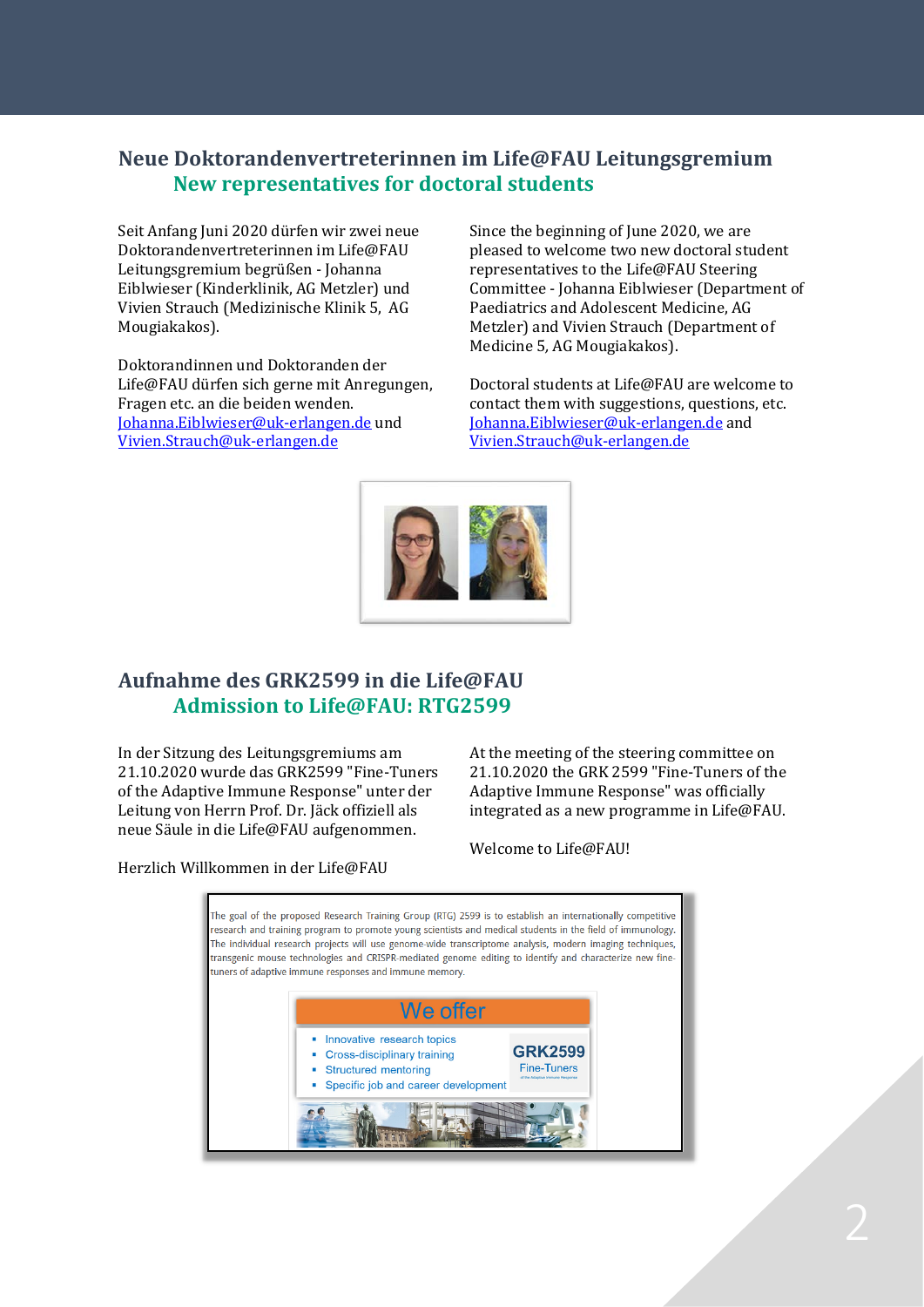## **Richtlinien für die gute wissenschaftliche Praxis Guidelines for Good Scientific Practice**

Für die erfolgreiche Durchführung eines Promotionsvorhabens ist es wichtig, dass Sie als Doktorandinnen und Doktoranden die Richtlinien für die gute wissenschaftliche Praxis einhalten. Daher sehen die Regularien der Life@FAU eine Teilnahme an einem solchen Kurs verpflichtend vor. Zusätzlich soll jeder neue Doktorand, der in die Life@FAU aufgenommen wird, folgendes Video zusammen mit den Foliensätzen zu guter Wissenschaftlicher Praxis zu Beginn der Laborarbeiten erhalten und durchgehen. (Beschluss Leitungsgremium) [Zum Video](https://www.youtube.com/watch?v=wYuDHN85t6M) [Zu den Foliensätzen](https://www.dfg.de/foerderung/grundlagen_rahmenbedingungen/gwp/index.html)

For the successful completion of a doctoral project, it is important that you comply with the guidelines for good scientific practice. For this reason, the regulations of Life@FAU make participation in such a course mandatory.

In addition, every new doctoral student, admitted to Life@FAU, should receive and go through the following video together with the sets of slides on good scientific practice at the beginning of the laboratory work. (decision steering committee)

[To the video](https://www.youtube.com/watch?v=wYuDHN85t6M) [To the guidelines](https://www.dfg.de/foerderung/grundlagen_rahmenbedingungen/gwp/index.html)



Leitlinien zur Sicherung guter wissenschaftlicher Praxis Kodex

**DFG** 

# **Umgang mit digitalen Gastsprecherseminaren Handling digital guest speaker seminars**

Seit geraumer Zeit ist es möglich an digitalen Gastsprecherseminaren teilzunehmen. Die Life@FAU listet hierfür eine **Auswahl** an Möglichkeiten auf ihre[r Website.](https://www.life.fau.de/veranstaltungsuebersicht/gastsprecherseminare/) Bitte beachten Sie, dass dies lediglich Vorschläge für Sie sind. Gerne können Sie auch andere Online-Angebote nutzen, die nicht auf unserer Website gelistet sind. Voraussetzung dafür ist aber weiterhin folgende Vorgabe:

## Gastsprecherseminare sind Vorträge renommierter Wissenschaftlern anderer inund ausländischer Institutionen. Sie werden öffentlich angekündigt.

Nach Beschluss des Leitungsgremiums sollen zukünftig die besuchten Gastsprecherseminare im Rahmen der Mentoringgespräche kontrolliert werden. Eine Auflistung ist der Mentoringkommission vorzulegen. Damit ist es nicht mehr notwendig, Unterschriften oder andere Belege einzureichen.

Die besuchten Gastsprecherseminare sind jedoch weiterhin im (Online-) Studienbuch einzutragen und auf Nachfrage vorzulegen. For some time, it has been possible to participate in digital guest speaker seminars. Life@FAU lists a **selection** of possibilities on its website. Please note that these selections are only suggestions. You are also welcome to use other offers that are not listed on our website. However, the following prerequisite is still required:

Guest speaker seminars are lectures by renowned scientists from other domestic and foreign institutions. They are announced publicly.

According to the decision of the Steering Committee, the guest speaker seminars will be checked during the meetings with the mentoring committee in the future. A list is to be provided to the mentoring committee. A signature or other proof would therefore not be required.

However, the guest speakers' seminars attended must still be entered in the (online) study book and presented on request.